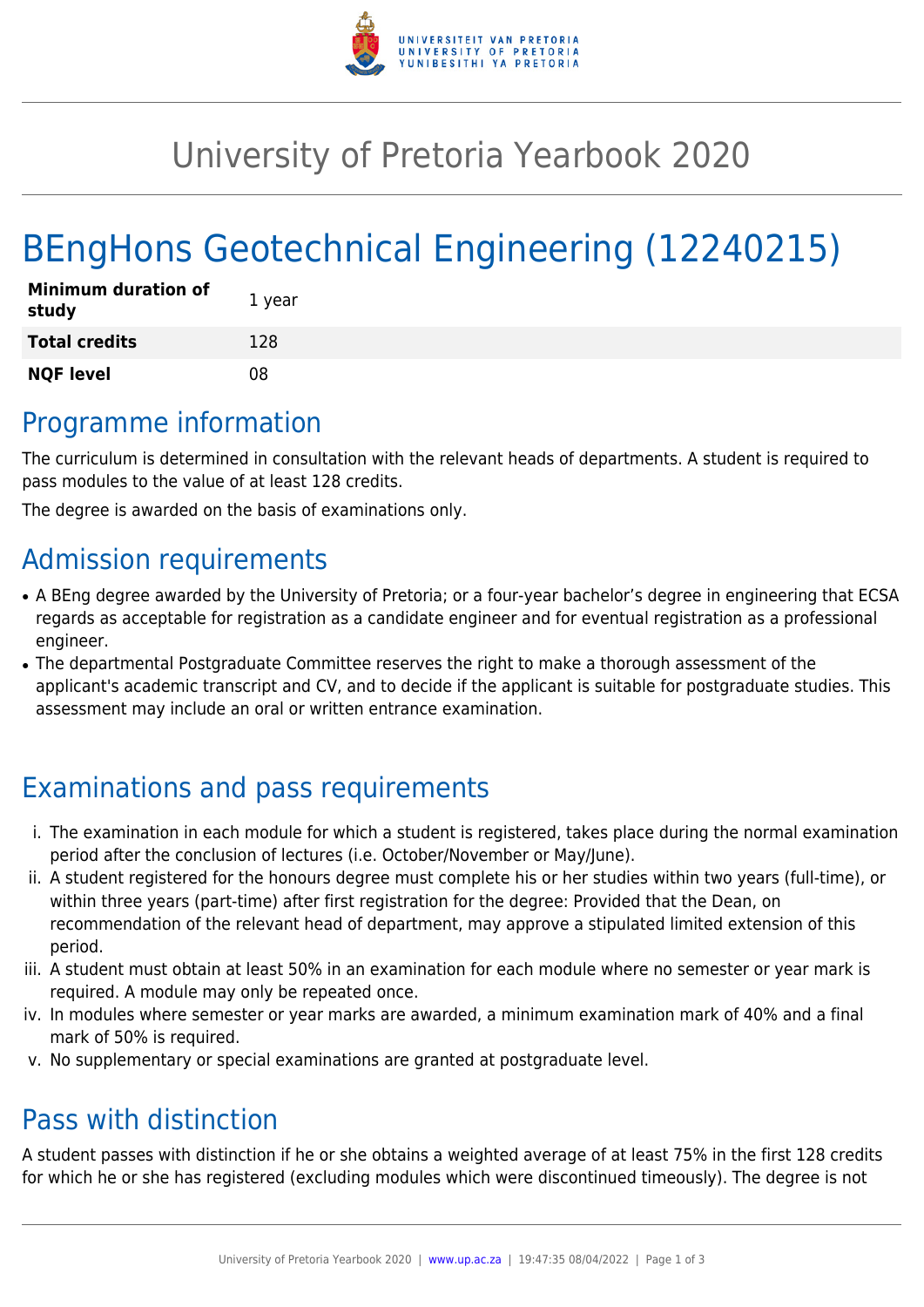

awarded with distinction if a student fails any one module (excluding modules which were discontinued timeously).